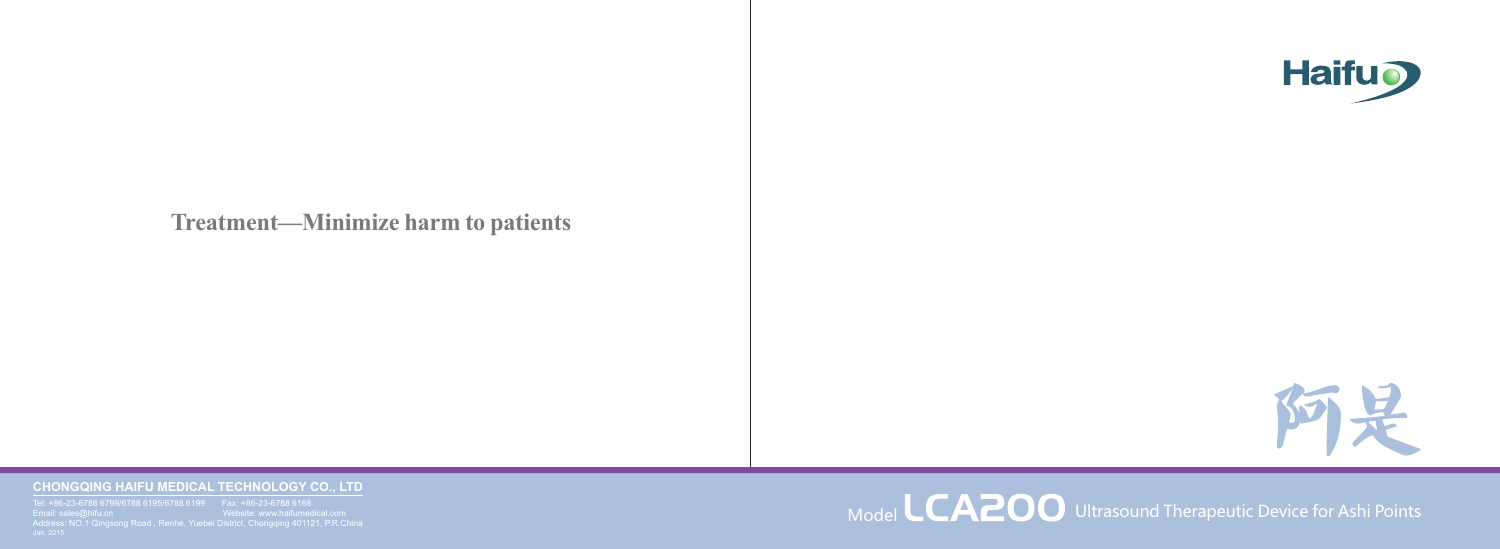# **Non-invasive solution for chronic soft tissue injury**



This is a brand new solution for the rehabilitation of chronic soft tissue injury. Low-intensity pulsed ultrasound can be safely induced to injured soft tissue which will promote tissue repair and pain alleviation.



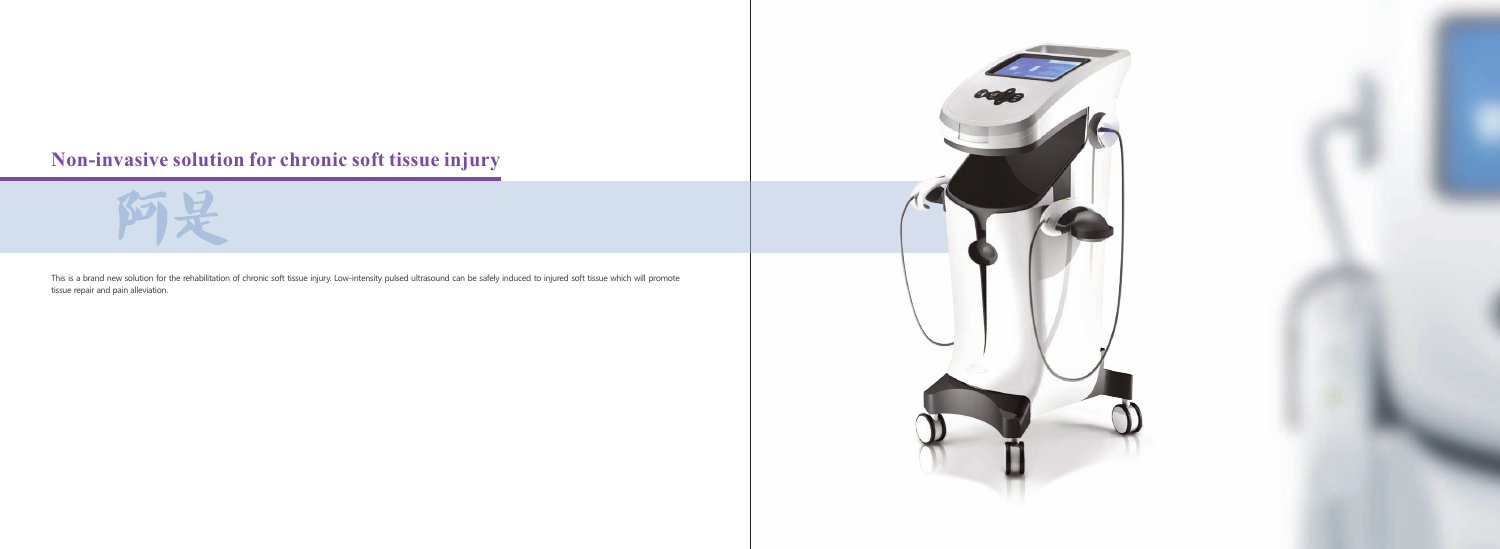

# **Principle of Focused Ultrasound Therapy**

Low-intensity pulsed ultrasound is a form of mechanical energy that can be safely transmitted into living tissue as high frequency acoustical pressure waves and can be focused at targeted lesions. The micromechanical strains produced by pressure waves will result in biochemical events at cellular level, including the promotion of endogenous analgesic substance release that can alleviate pain and also impact the level of prostaglandin E2 and PH value in local region, thus restrain inflammation and promote tissues repair.



As sunbeams can be focused by convex lens, ultrasound can be focused by a Focused ultrasound was applied on soft tissue

transducer

### **Indication**

Chronic soft tissue injury on neck-shoulder, abdomen and limbs

## **Clinical and Technical Advantages**

1.Safe and non-invasive imitation of Chinese Acupuncture 2.Promotion of tissue repair, significant alleviation of pain 3.Suitable for both superficial and deep seated tissue 4.Tailor-made transducers for different indications 5.Dedicated coupling medium for focused ultrasound therapy

Transducer No.1, Focal Length: 3.75cm For the treatment of deep seated tissues like



rhomboideus



Transducer No.2, Focal Length: 1.25cm For the treatment of superficial tissues like



supraspinal ligaments